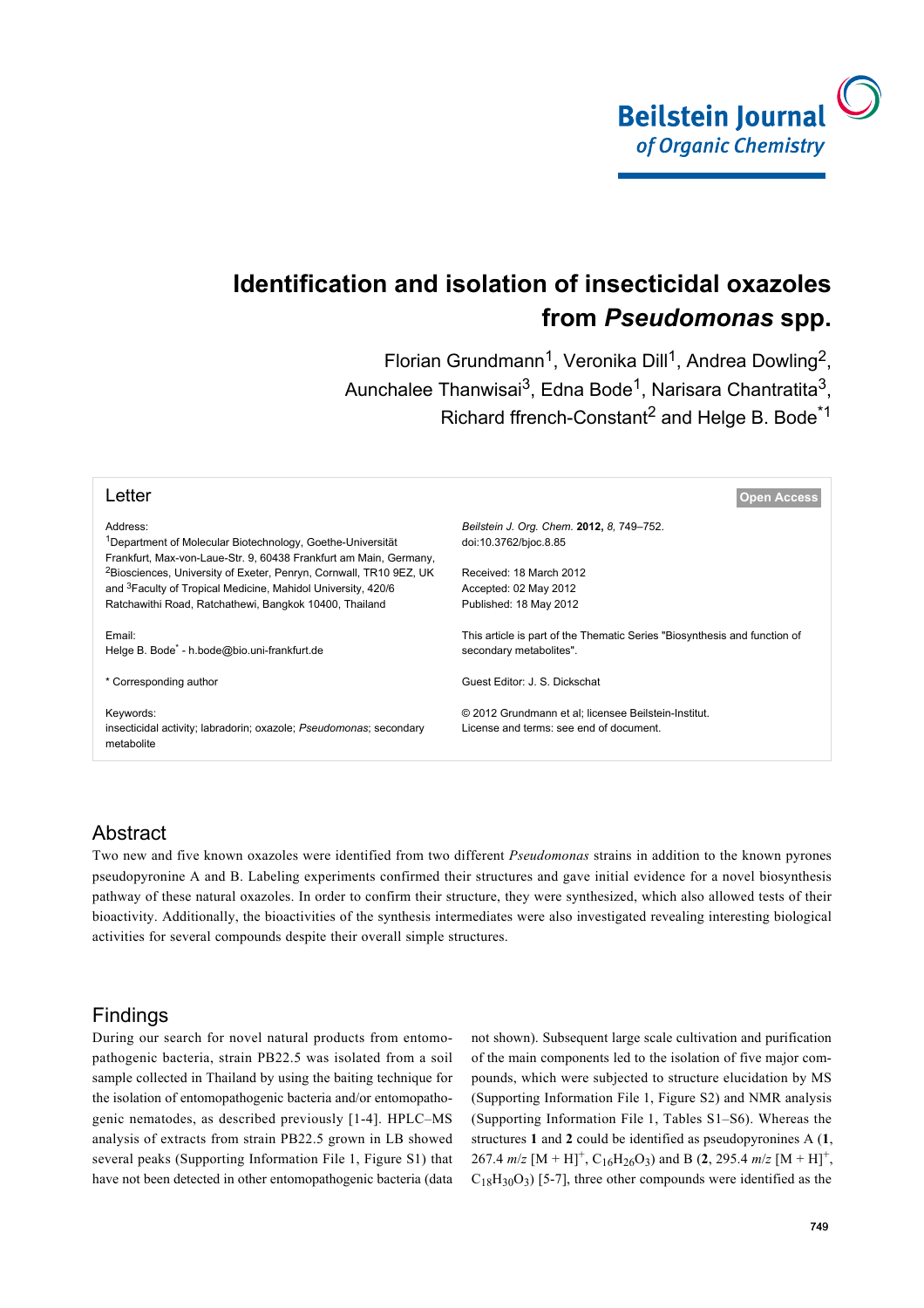known oxazole derivatives labradorin 1  $(3, 241.1 \text{ m/z} [M + H]^+$ ,  $C_{15}H_{16}N_2O$ ), labradorin 2 (4, 255.2 *m/z* [M + H]<sup>+</sup>,  $C_{16}H_{18}N_2O$ ) and pimprinaphine  $(5, 275.1 \text{ m/z } [M + H]^+, C_{18}H_{14}N_2O)$ ([Figure 1](#page-1-0)) [\[8,9\]](#page-3-3).

<span id="page-1-0"></span>

Detailed analysis of the HPLC–MS data showed WS-30581 A  $(6, 227.1 \text{ m/z } [M + H]^+, C_{14}H_{14}N_2O)$  [\[10\]](#page-3-4) as an additional oxazole derivative, but which was only produced in minute amounts. WS-30581 A (**6**) was identified by comparing the retention time and the MS fragmentation ([Supporting Informa](#page-3-1)[tion File 1](#page-3-1), Figure S2) of the product contained in the extract, with a synthesized compound. All oxazoles showed a characteristic fragment ion of 130  $m/z$  [M + H]<sup>+</sup> ([Supporting Informa](#page-3-1)[tion File 1](#page-3-1), Figure S2), and labeling experiments ([Supporting](#page-3-1) [Information File 1](#page-3-1), Figure S3) enabled the elucidation of this ion as 3-methylidene-3*H*-indolium ([Figure 1](#page-1-0)).

In order to determine the genus of the producing strain PB22.5, we sequenced its 16S-rRNA gene revealing it to be a *Pseudomonas* sp. with closest homology to *P. putida* (100% similarity: [Supporting Information File 1](#page-3-1), Figure S4) [\[11-14\]](#page-3-5).

As judged on the basis of high-resolution MALDI–MS and LC–ESIMS/MS data the well-known entomopathogenic *P. entomophila* [\[15,16\]](#page-3-6) also produces compounds **3**–**6** but not **1** and **2**. Furthermore two novel oxazole derivatives named labradorin 3 (7, 268.4  $m/z$  [M + H]<sup>+</sup>, C<sub>17</sub>H<sub>20</sub>N<sub>2</sub>O) and labradorin 4 (8, 283.2  $m/z$  [M + H]<sup>+</sup>, C<sub>18</sub>H<sub>22</sub>N<sub>2</sub>O) were detected, but they could not be isolated due to their very low production.

Labeling experiments were performed in order to confirm the oxazole structures and to reveal their biosynthesis. Therefore, both strains were cultivated in fully labeled  $^{13}$ C or  $^{15}$ N media and 12C precursors were added ([Figure 2](#page-2-0)).

Five carbons of leucine are incorporated in compound **3**, while eight carbons of compound **5** originate from phenylalanine**,** which confirms these moieties to be amino-acid derived ([Figure 3](#page-2-1)).

Ten carbons and one nitrogen of tryptophan were incorporated in all oxazoles, confirming the indole moiety to be derived from tryptophan. Surprisingly, no incorporation of carbon from tryptamine was observed, and the fact that nitrogen labeling also occurs when 14N-tryptamine, leucine or phenylalanine is fed indicates an efficient transaminase activity in both strains, as one would indeed expect for a bacterial strain living on proteinogenic substrates such as insects. Indole acetaldehyde was also fed in <sup>13</sup>C-labeled medium, but, in this case as well, no incorporation was observed (data not shown).

Thus, indolepyruvate or an unknown degradation product thereof is proposed as a precursor for the indole moiety. Unfortunately, the production of **7** and **8** was insufficient for analysis in the labeled media, but the nature of the side chains was concluded from a fatty-acid analysis of the producing strain, which showed only straight-chain fatty acids (data not shown).

In order to confirm the structure of all oxazole derivatives, to compare their retention times, and to provide enough material for bioactivity tests, oxazoles **3**–**6** and **8** were synthesized. Briefly, the respective tryptamine derivatives were formed, which were then oxidized at the alpha-position with the help of 2,3-dichloro-5,6-dicyano-1,4-benzoquinone (DDQ) and cyclized to give the oxazoles by using phosphorylchloride as described [\[9\].](#page-3-7) Additionally, three nonnatural derivatives were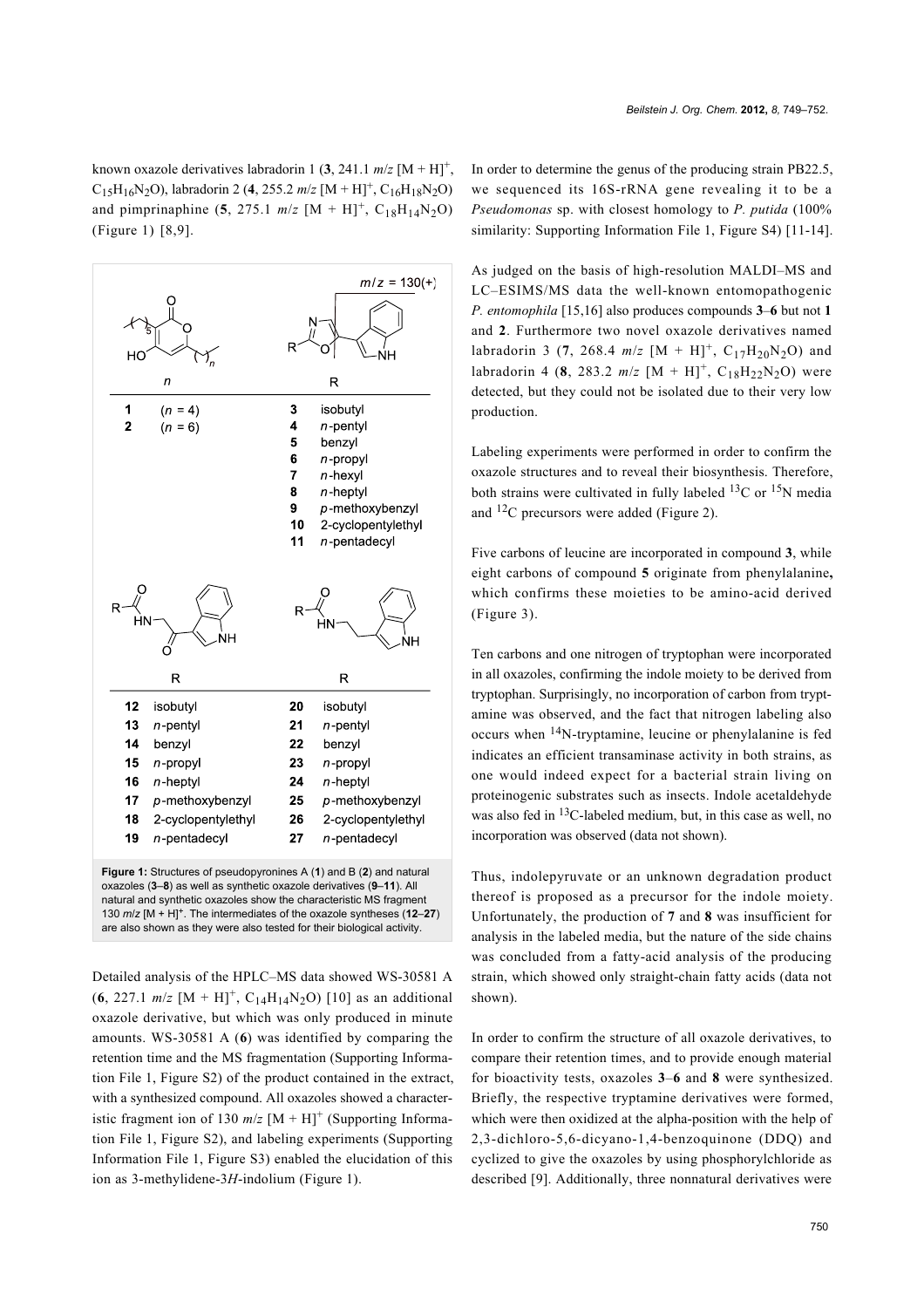<span id="page-2-0"></span>

Figure 2: MS data from strain PB22.5, which was cultivated in [U-<sup>13</sup>C] and [U-<sup>15</sup>N] medium background and LB medium as a control. Feeding experiments with 12C and 14N amino acids confirmed structures **3** and **5** and gave initial insights into the biosynthesis.

<span id="page-2-1"></span>

Figure 3: All incorporated biosynthetic precursors of the oxazoles are shown in color. The nitrogen shown in green is derived from transamination as part of the amino acid metabolism. SX = activated ester, which may be coenzyme A or enzyme (acyl carrier protein or polyketide synthase or nonribosomal peptide synthetase) bound.

synthesized to get a more diverse set of oxazole derivatives differing from the natural compounds by unusual (compound **9** and **10**) or very long (compound **11**) acyl chains.

Additionally, the synthetic intermediates were also tested as precursors in labeling experiments as described above, but again no incorporation could be observed. Thus, the biosynthesis via tryptamine amides, which are subsequently oxidized and cyclized to give the oxazoles, can be excluded and more

experiments are needed to fully elucidate the biosynthesis of these simple heterocyclic compounds.

All synthesized compounds and intermediates thereof were tested for their biological activity, as a broad range of activities has already been described for these oxazoles, including anticonvulsant and antithrombotic activity as well as activity against human lung and pancreas cancer cell lines [\[9,10,17\]](#page-3-7).